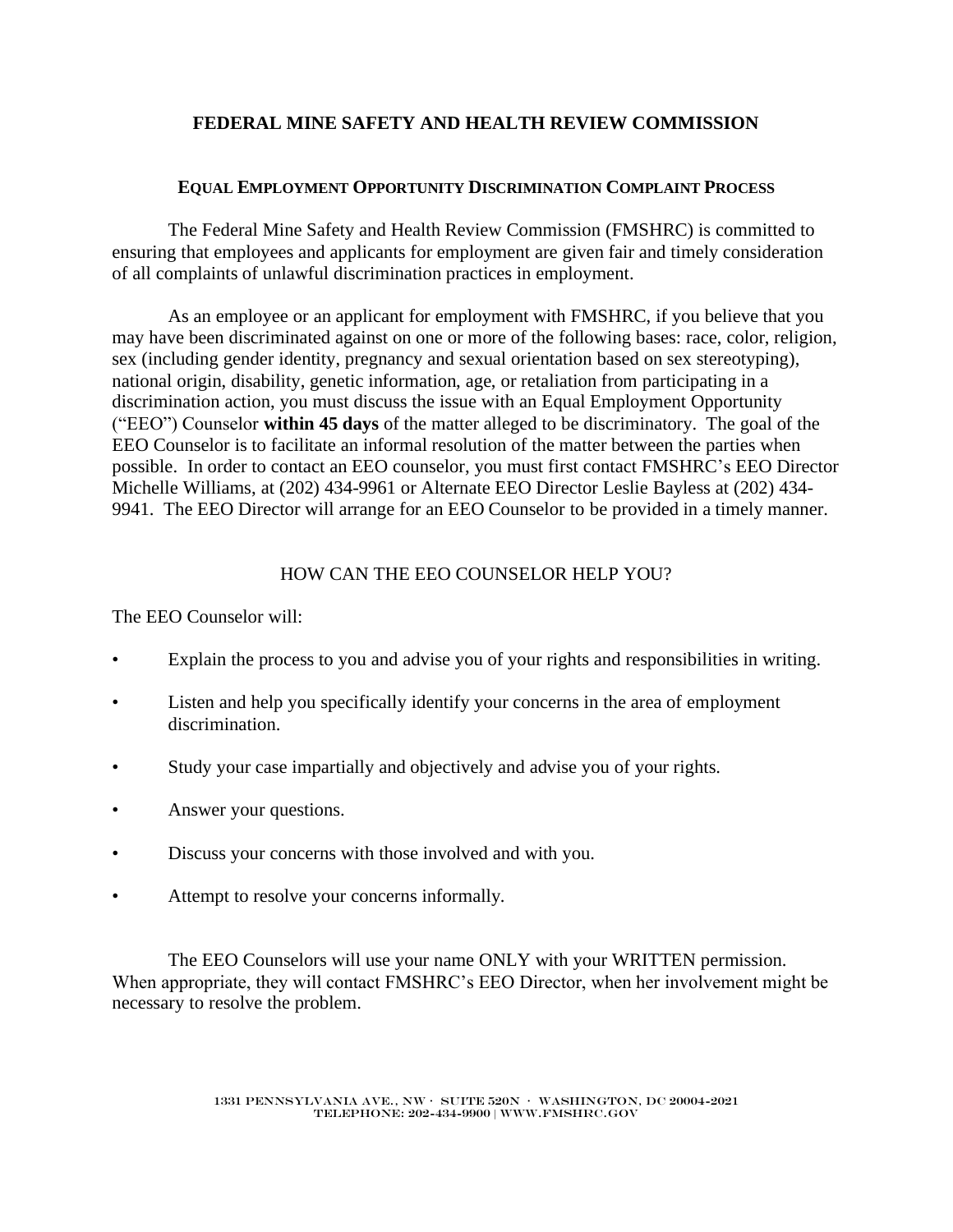### PROCEDURES DURING THE INFORMAL PROCESSING

## **You must contact FMSHRC's EEO Director within 45 days of the date of the incident that gave rise to your complaint, the date you became aware of the incident or, if a personnel action, within 45 calendar days of its effective date or your knowledge of the action.**

The EEO Director will arrange the contact between you and the Commission's contract EEO Counselor. The Counselor will advise you of your right to elect between participating in traditional counseling activities or in the Alternative Dispute Resolution (ADR) process. During traditional counseling, **the Counselor has 30 calendar days from the time you report your issue or incident to attempt an informal resolution of the matter.** The 30-day period may be extended an additional days 60 if YOU agree in WRITING to such an extension.

Should you elect to participate in ADR resolution, traditional counseling will not be attempted. Agencies have 90 days to conduct ADR during the pre-complaint process. If, at the end of this time, the issue is not resolved, you will be advised, in writing, of your right to file a formal complaint, as specified below in *the Formal Complaint* section.

You have the right to be represented at any stage of the process of presenting your complaint, including the counseling stage. As a general rule, you may select any person to represent you (although there are certain limitations in terms of conflict of interest and attorney's fees are not available, under certain discrimination statutes).

## THE FORMAL COMPLAINT

If the attempt to informally resolve your issue is unsuccessful, you will be notified by your Counselor, in writing, of your right to file a formal complaint**. If you decide to file a formal complaint, you or your representative have 15 calendar days from the date of receipt of that notice to submit your formal complaint in writing.** Although it is not the duty of the EEO Counselor to file your complaint for you, he or she can answer your questions concerning the filing of your complaint. If you wish, your representative may file your complaint for you. Once your written complaint has been filed with FMSHRC's EEO Director, Michelle Williams, or alternate EEO Director, Leslie Bayless, FMSHRC will determine whether or not to accept the allegation(s) in your complaint for processing. If your allegations are accepted, your complaint will be investigated. If rejected, you will be given your rights to appeal the decision to the EEOC, should you wish to do so.

If FMSHRC dismissed a *portion* of a complaint, that determination is not immediately appealable. FMSHRC will notify the complainant in writing of the rationale for dismissal, which will be included in the file but will not be investigated. However, when a final decision is rendered, a determination will be made as to whether the partial dismissal was appropriate.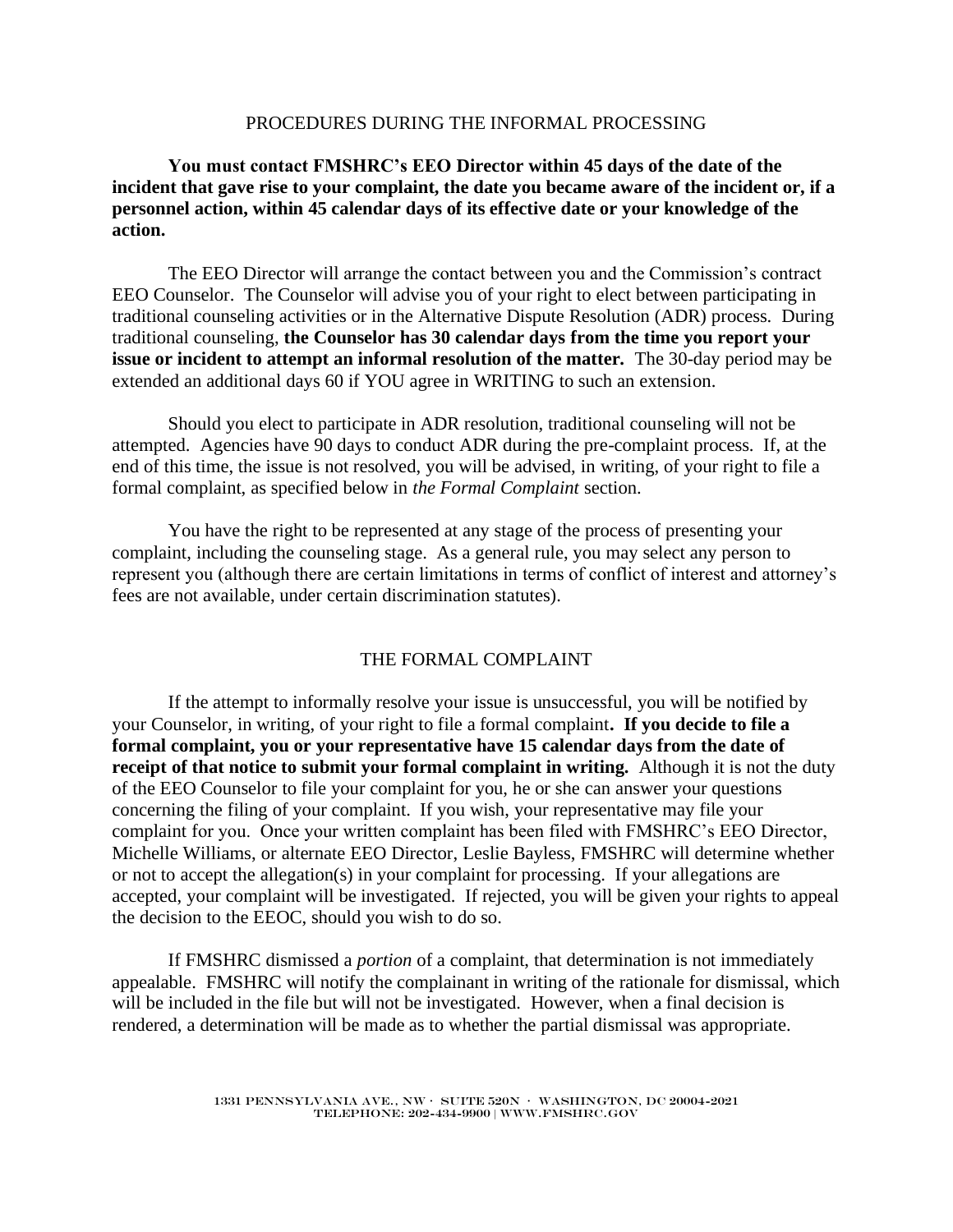#### THE INVESTIGATION

If your complaint is accepted, a thorough investigation will be conducted. The investigation will encompass all the information relevant to the accepted allegations and may, when appropriate, include comparative data on other individuals who were similarly situated. The investigation may be conducted by verbatim statements, interrogatories, position papers, or by other forms of fact finding. During the investigation, you will have an opportunity to present all the facts that you believe show unlawful discrimination. **FMSHRC has 180 calendar days from the date you filed your complaint to notify you that the investigation has been completed.**

During this process, the complaint may be amended to include issues or claims that are like, or related to, those raised in the original complaint, at any time prior to the conclusion of the investigation. Amendments must be in writing and be sent to FMSHRC's EEO Director. FMSHRC's EEO Director will review the amendment to determine if it should be added to the original complaint or if it should be referred for EEO counseling. FMSHRC shall complete its investigation of the complaint within 180 days after the last amendment or 360 days after the filing of the original complaint, whichever comes first.

After the investigation is completed, a Report of Investigation (ROI) will be sent to you. This time period can be extended an additional 90 days if agreed to by you and FMSHRC. **You will have 30 days from the date of your receipt of the ROI to exercise your right to either (1) request a hearing before an EEOC Administrative Judge or (2) request a final agency decision, by FMSHRC, without a hearing.** 

#### THE HEARING

**If you request a hearing, the request must be made directly to the EEOC with a copy to FMSHRC's EEO Director.** The request must be submitted in writing to the EEOC office which covers the geographic area where the complaint arose (contact FMSHRC's EEO Director for the correct EEOC office address). You will be allowed to present witnesses and evidence on your behalf. The EEOC Administrative Judge will have 180 days from the date the EEOC received your request for a hearing to conduct the hearing and issue a decision on your complaint. The hearing is recorded and transcribed verbatim. If your complaint is in the hearing process, and you wish to amend it, you must make a motion for amendment to the EEOC Administrative Judge. **FMSHRC will have 40 days either to implement the judge's decision or appeal the judge's decision to the EEOC Office of Federal Operations.** 

#### FINAL AGENCY DECISION

1331 Pennsylvania Ave., NW • SUITE 520N • WASHINGTON, DC 20004-2021 TELEPHONE: 202-434-9900 | www.fmshrc.gov